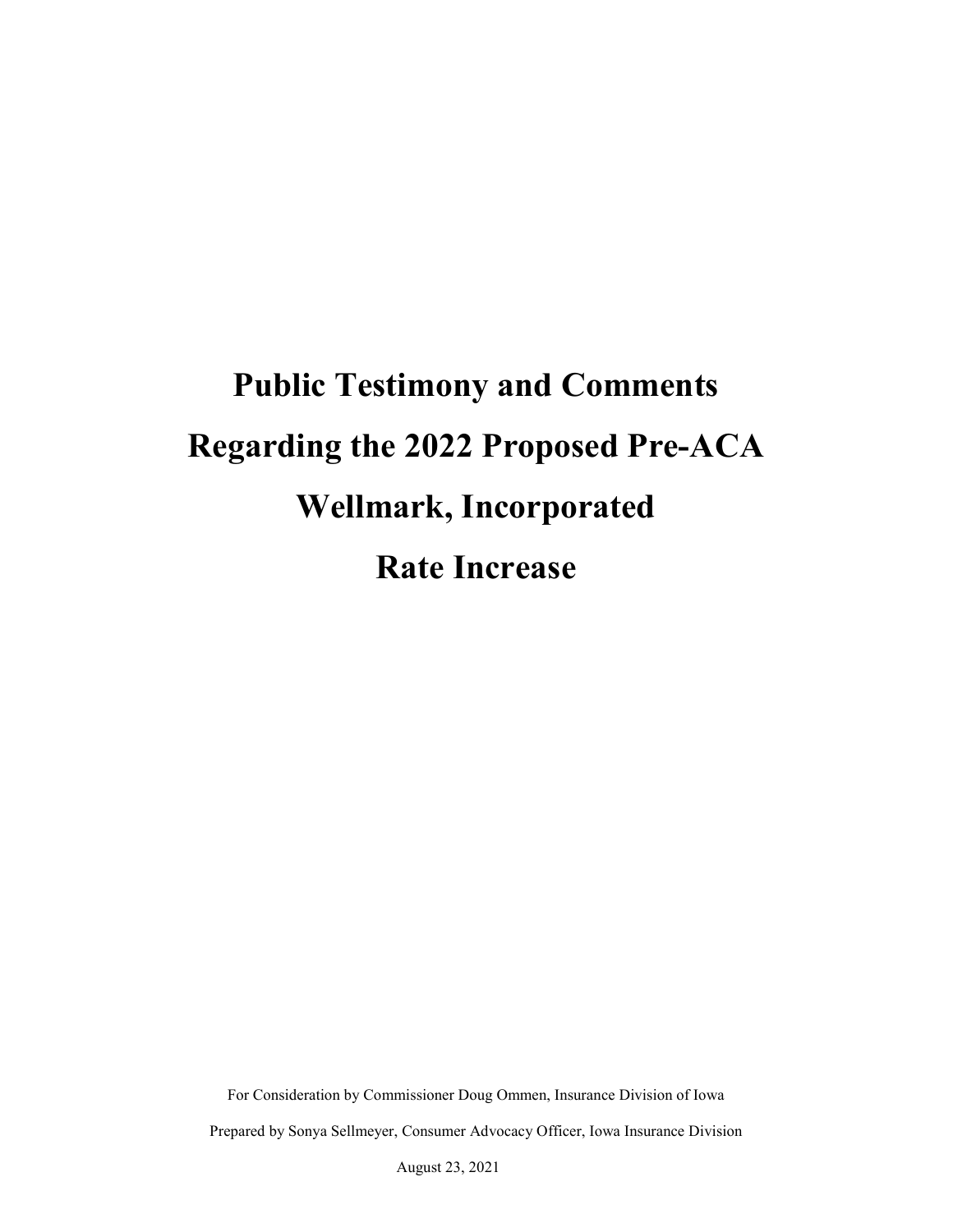# I. Background

Iowa Code §505.19 sets forth procedures for health insurance rate increase requests exceeding the average annual health spending growth rate published by the Centers of Medicare and Medicaid Services (CMS). The procedures include a requirement that the Consumer Advocate solicit public comments on the proposed rate increase, provide the comments received by the public on the internet, and to present the public testimony and comments received to the Commissioner of Insurance for consideration before a decision is made on the proposed rate increase.

The Consumer Advocate Bureau was notified in June 2021 that Wellmark, Inc. was seeking a proposed average rate increase of 4.7%. The 4.7% increase varies between plans with a low of 3.6% and a high of 5.9%. The 4.7% average increase applies to various blocks of business exhibiting current loss ratios exceeding 80%. All of the plans affected are either grandfathered plans or transitional plans for a total of 38,000 Iowa-covered lives. The proposed rate increase would become effective January 1, 2022, if approved. As the amount proposed exceeded the most current average annual health spending growth rate of 5.4%, the Consumer Advocate solicited comments regarding the proposed increase.

# II. Actuarial Review

Two separate and independent reviews are conducted to confirm the carrier's rate change proposal. An internal review is conducted by the Iowa Insurance Division's health team (which includes an actuary) and another review is independently conducted by a consulting actuary (of our choosing) on a contracted basis. The dual review system has been in place for 13-years.

For any medical insurance rate change proposal, the review involves analyzing the carrier's experience (premiums vs. claims), trend (the growth in the cost of the claims caused by unit cost increases along with utilization increases), and other assumptions to determine if the rate change proposal is actuarially justified. Both rate review teams employ technically sophisticated processes and algorithms as well as utilizing forecasting models and scenario testing to gauge the validity and reasonableness of the proposal. The type of analysis utilized, the formulas and methodology, and overall process have developed over a period of many years and have been reviewed by other consulting actuaries for completeness and appropriateness.

The state of Iowa is also considered to have an Effective Rate Review (ERR) program in place by the Centers for Medicare & Medicaid Services (CMS). Along with the ERR designation by CMS as well as the process previously described (which predates ERR), the public should be confident that any decision rendered after this hearing was thoroughly vetted by multiple parties.

Using the actuarial process described, the actuarial teams found the following:

- Past loss ratios for this block have averaged around 85 percent over the last 7-years.
- In the absence of a rate increase for calendar year 2022, the IID projects loss ratios in the range of 86 to 88 percent depending on the experience base utilized, i.e., 1-yr vs. 2-yrs. vs. 3-yrs, etc.

Public Testimony and Comments Regarding the 2022 Proposed Pre-ACA Wellmark, Inc. Rate Increase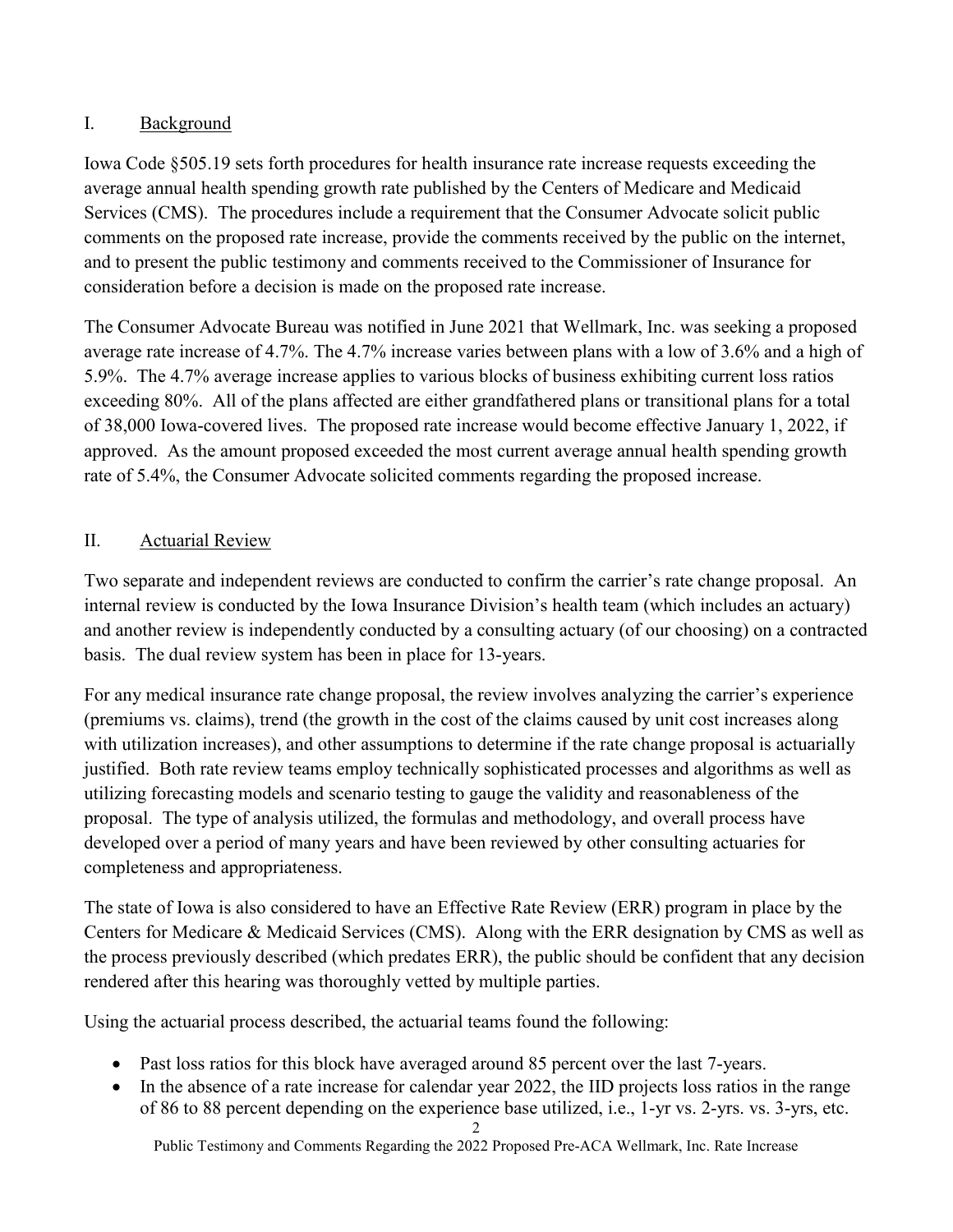- IID trend models justify a trend growth rate of at least 7 percent based upon a review of the PMPM claims and adjusted calendar year loss ratios.
- With the high current loss ratios and the consistent growth of claims, the IID's 2022 projected loss ratios range from 82 to 84 percent after the 4.74% rate increase is implemented.
- After adjustments are made to account for taxes, license, and fees in the federally prescribed medical loss ratio (MLR) formula – the 2022 projected MLR ranges from 86 to 88 percent after the increase is implemented. (This is achieved using a minimum trend rate – a higher trend rate is justified)

In the event the MLR dips below 80% with the revised rates (over a 3-year rolling basis), affected Iowans could receive a rebate under Federal law.

• The average premium increase is around  $$25/$  month, i.e.,  $$557$  (2022 projected average premium) less \$532 (current average premium). This is an average based upon all members, all age groups, all benefit plans, all geographic regions, etc.

# Public Comments

The Consumer Advocate has received 29 comments from policyholders and members of the public. Like most who are subject to proposed rate increases, the comments focused on affordability. Due to the length of time Wellmark has offered individual policies, many of these policyholders have seen steady increases from their Wellmark plans over the years. These affected Wellmark pools have been receiving rate increases every year to every other year which has led to some premiums ballooning from their original rates and an overall rate increase fatigue. One policyholder commented:

"I am extremely frustrated by the cost of insurance. My husband  $&$  I pay \$1456.95 each month - that's over \$17,000 a year for our coverage. Neither of us take prescription meds or have any health conditions. EVERY year our insurance has a HUGE increase - from 2020 to 2021, our monthly premiums increased \$156.50 per month. We both have our own small businesses so we pay the entire amount. We have both felt a huge financial impact over the last 2 years due to COVID & would love to see a DECREASE in our premiums. There has to be some DRASTIC CHANGES made. I am tired of paying for everyone else's poor health. We should be rewarded for having excellent health! We both make a concerted effort to stay healthy - what can you do as a company to reward us?"

# *III.* Summary

The actuarial summaries show without the rate increase requested Wellmark is facing a possible medical loss ratio of between 86 and 88%.

The comments received and posted by August 23, 2021, have been included in this testimony report as required by the Iowa Code section 505.19(3). However, comments may continue to be received until the Commissioner makes the final decision on the proposed rate increase. Any additional comments received before the Commissioner's decision, but after the presentation of the consumer testimony, will be recorded on the public rate hearing site.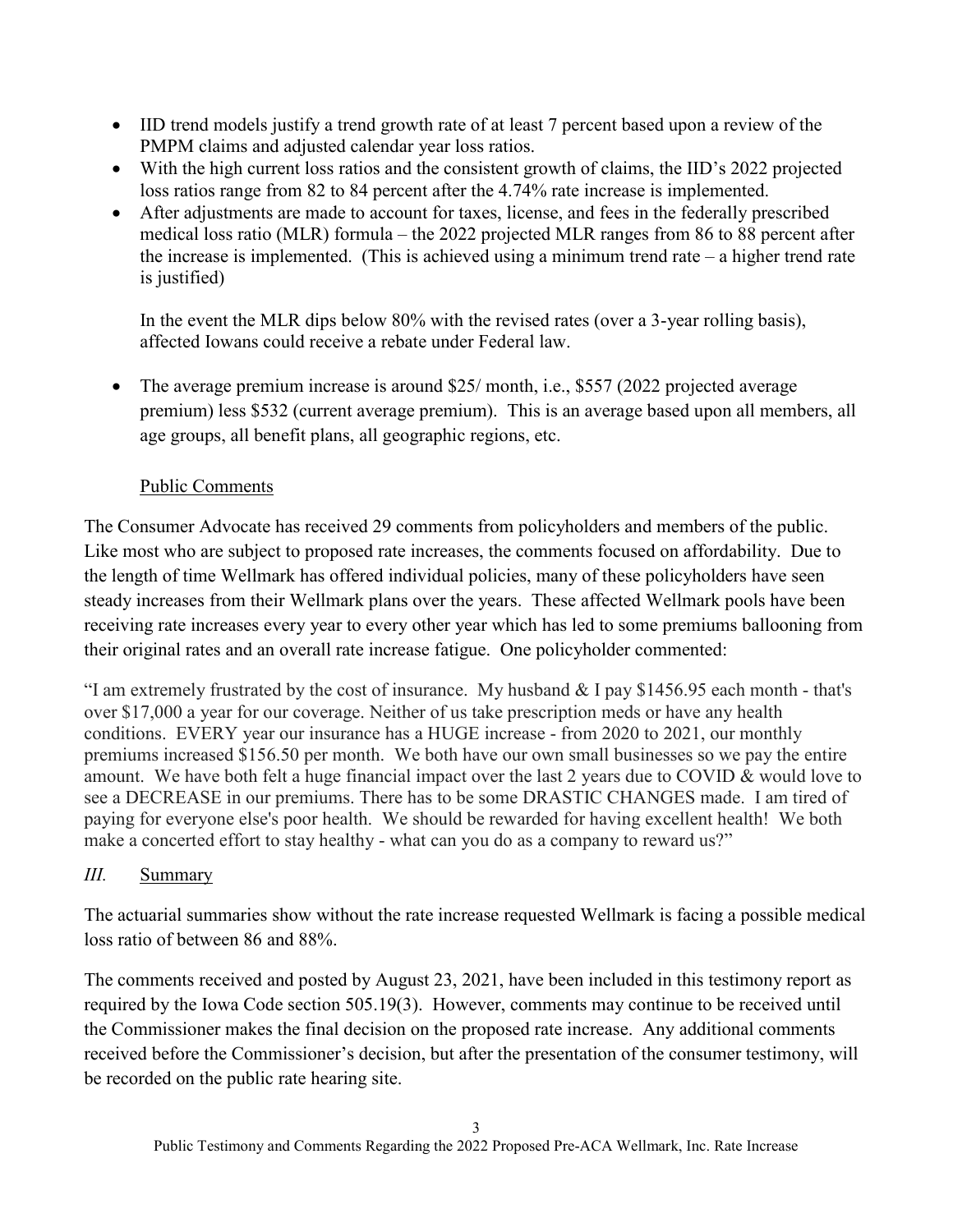## Attachment A: Wellmark, Inc. 2022 Proposed Rate Increase Comments\*

## **J. M. - Grinnell - August 23, 2021**

Rate hikes on health care, at a time like this especially, are disgusting.

### **Norma I. - Muscatine - August 20, 2021**

This is getting ridiculous. We already pay \$183.58 per week. That's already \$9,546.16 a year and you want us to pay even more. Not to mention this is just the premium and I'm still paying \$48 per office visit. I had to pay over \$200 for an ultrasound I needed. We are already paying In more than what we are getting in return. Since when has medical insurance companies become for profit businesses??

 $\mathcal{L}_\text{max} = \frac{1}{2} \sum_{i=1}^{n} \frac{1}{2} \sum_{i=1}^{n} \frac{1}{2} \sum_{i=1}^{n} \frac{1}{2} \sum_{i=1}^{n} \frac{1}{2} \sum_{i=1}^{n} \frac{1}{2} \sum_{i=1}^{n} \frac{1}{2} \sum_{i=1}^{n} \frac{1}{2} \sum_{i=1}^{n} \frac{1}{2} \sum_{i=1}^{n} \frac{1}{2} \sum_{i=1}^{n} \frac{1}{2} \sum_{i=1}^{n} \frac{1}{2} \sum_{i=1}^{n} \frac{1$ 

 $\mathcal{L}_\mathcal{L} = \mathcal{L}_\mathcal{L} = \mathcal{L}_\mathcal{L} = \mathcal{L}_\mathcal{L} = \mathcal{L}_\mathcal{L} = \mathcal{L}_\mathcal{L} = \mathcal{L}_\mathcal{L} = \mathcal{L}_\mathcal{L} = \mathcal{L}_\mathcal{L} = \mathcal{L}_\mathcal{L} = \mathcal{L}_\mathcal{L} = \mathcal{L}_\mathcal{L} = \mathcal{L}_\mathcal{L} = \mathcal{L}_\mathcal{L} = \mathcal{L}_\mathcal{L} = \mathcal{L}_\mathcal{L} = \mathcal{L}_\mathcal{L}$ 

 $\mathcal{L}_\text{max} = \frac{1}{2} \sum_{i=1}^{n} \frac{1}{2} \sum_{i=1}^{n} \frac{1}{2} \sum_{i=1}^{n} \frac{1}{2} \sum_{i=1}^{n} \frac{1}{2} \sum_{i=1}^{n} \frac{1}{2} \sum_{i=1}^{n} \frac{1}{2} \sum_{i=1}^{n} \frac{1}{2} \sum_{i=1}^{n} \frac{1}{2} \sum_{i=1}^{n} \frac{1}{2} \sum_{i=1}^{n} \frac{1}{2} \sum_{i=1}^{n} \frac{1}{2} \sum_{i=1}^{n} \frac{1$ 

## **Nick H. - Ames - August 19, 2021**

Without warranted stated reasons (other than lining the pockets of shareholders and administrators) for a massive increase in premiums, Wellmark should be prevented from such an increase. The welfare of our community depends on it.

## **Donovan B. - Fairfield - August 18, 2021**

Despite solid revenues during the COVID-19 pandemic, Wellmark Blue Cross Blue Shield is proposing upwards of a 21% premium increase for their ACA individual plans for 2022. These skyrocketing increases impact nearly 60,000 Iowans who rely on these plans. UnitedHealthcare has their own proposal to increase rates by upwards of 25%! It's up to the Iowa Insurance Division to step in and deny their proposed premium increases.

Thank you

## **Mary M. - Iowa City - August 18, 2021**

I am writing to ask that the Iowa Insurance Division DENY Wellmark's request for a rate increase. This request has not been justified to the satisfaction of the individuals who will be forced to undergo further hardship. Doug Ommen must say NO.

 $\mathcal{L}_\mathcal{L} = \mathcal{L}_\mathcal{L} = \mathcal{L}_\mathcal{L} = \mathcal{L}_\mathcal{L} = \mathcal{L}_\mathcal{L} = \mathcal{L}_\mathcal{L} = \mathcal{L}_\mathcal{L} = \mathcal{L}_\mathcal{L} = \mathcal{L}_\mathcal{L} = \mathcal{L}_\mathcal{L} = \mathcal{L}_\mathcal{L} = \mathcal{L}_\mathcal{L} = \mathcal{L}_\mathcal{L} = \mathcal{L}_\mathcal{L} = \mathcal{L}_\mathcal{L} = \mathcal{L}_\mathcal{L} = \mathcal{L}_\mathcal{L}$ 

 $\mathcal{L}_\text{max} = \frac{1}{2} \sum_{i=1}^{n} \frac{1}{2} \sum_{i=1}^{n} \frac{1}{2} \sum_{i=1}^{n} \frac{1}{2} \sum_{i=1}^{n} \frac{1}{2} \sum_{i=1}^{n} \frac{1}{2} \sum_{i=1}^{n} \frac{1}{2} \sum_{i=1}^{n} \frac{1}{2} \sum_{i=1}^{n} \frac{1}{2} \sum_{i=1}^{n} \frac{1}{2} \sum_{i=1}^{n} \frac{1}{2} \sum_{i=1}^{n} \frac{1}{2} \sum_{i=1}^{n} \frac{1$ 

## **Linda S. - Newton - August 18, 2021**

No one can afford a 21% increase. You can keep this from happening!

## **Tom S. - Des Moines - August 18, 2021**

Please deny this viperous, soulless corporation its latest rate increase request. How much is enough?

Thank you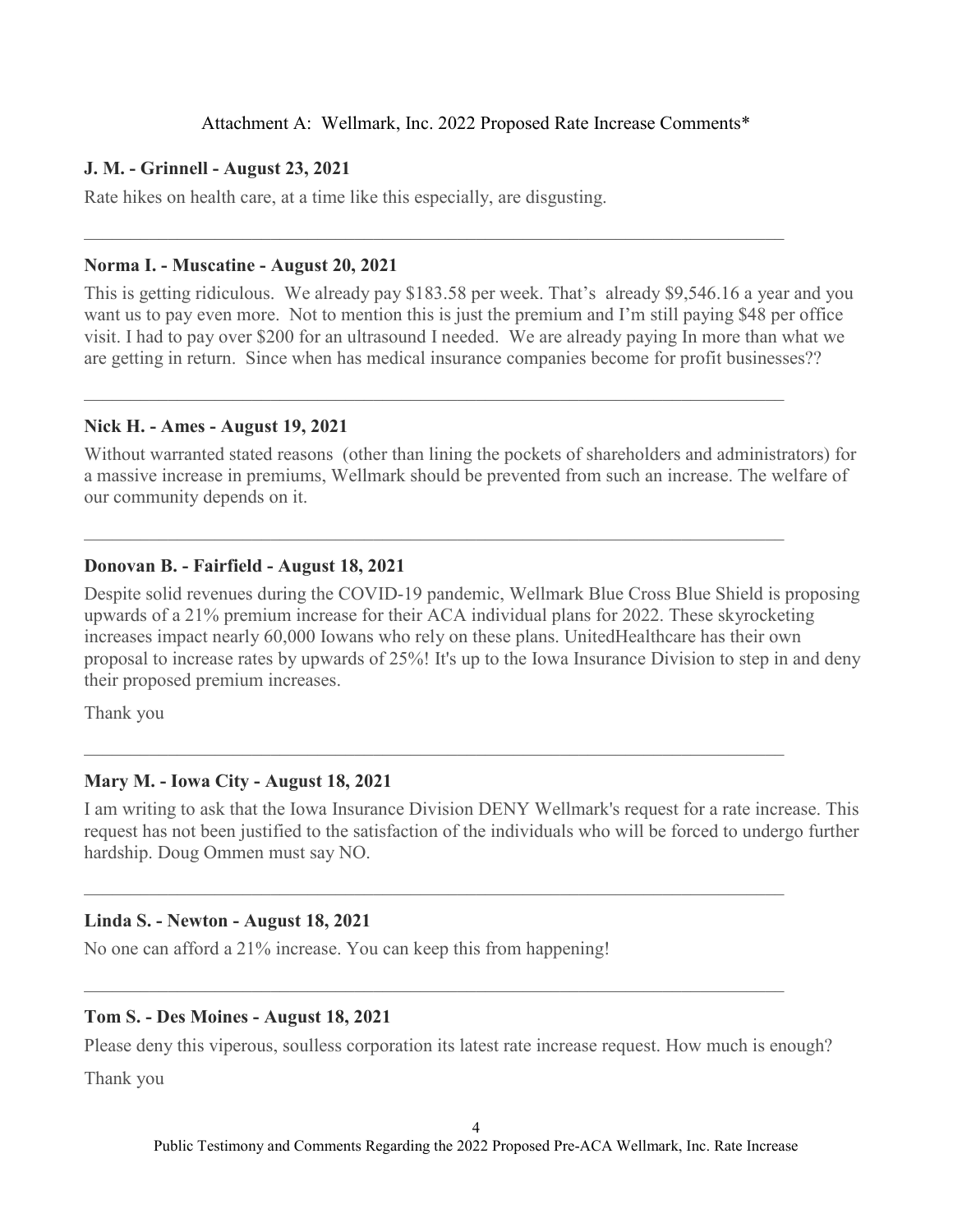## **Jon M. - Nichols - August 17, 2021**

Once again its very disgusting how us individuals keep getting terrible rate increases! Something needs done about this,i pay over 16000 dollars a year! I really don't want to go broke paying these ridiculous premiums! Make cuts somewhere else!

 $\mathcal{L}_\text{max} = \frac{1}{2} \sum_{i=1}^{n} \frac{1}{2} \sum_{i=1}^{n} \frac{1}{2} \sum_{i=1}^{n} \frac{1}{2} \sum_{i=1}^{n} \frac{1}{2} \sum_{i=1}^{n} \frac{1}{2} \sum_{i=1}^{n} \frac{1}{2} \sum_{i=1}^{n} \frac{1}{2} \sum_{i=1}^{n} \frac{1}{2} \sum_{i=1}^{n} \frac{1}{2} \sum_{i=1}^{n} \frac{1}{2} \sum_{i=1}^{n} \frac{1}{2} \sum_{i=1}^{n} \frac{1$ 

 $\mathcal{L}_\text{max} = \frac{1}{2} \sum_{i=1}^{n} \frac{1}{2} \sum_{i=1}^{n} \frac{1}{2} \sum_{i=1}^{n} \frac{1}{2} \sum_{i=1}^{n} \frac{1}{2} \sum_{i=1}^{n} \frac{1}{2} \sum_{i=1}^{n} \frac{1}{2} \sum_{i=1}^{n} \frac{1}{2} \sum_{i=1}^{n} \frac{1}{2} \sum_{i=1}^{n} \frac{1}{2} \sum_{i=1}^{n} \frac{1}{2} \sum_{i=1}^{n} \frac{1}{2} \sum_{i=1}^{n} \frac{1$ 

 $\mathcal{L}_\text{max} = \frac{1}{2} \sum_{i=1}^{n} \frac{1}{2} \sum_{i=1}^{n} \frac{1}{2} \sum_{i=1}^{n} \frac{1}{2} \sum_{i=1}^{n} \frac{1}{2} \sum_{i=1}^{n} \frac{1}{2} \sum_{i=1}^{n} \frac{1}{2} \sum_{i=1}^{n} \frac{1}{2} \sum_{i=1}^{n} \frac{1}{2} \sum_{i=1}^{n} \frac{1}{2} \sum_{i=1}^{n} \frac{1}{2} \sum_{i=1}^{n} \frac{1}{2} \sum_{i=1}^{n} \frac{1$ 

## **Gail B. - Mt. Vernon - August 17, 2021**

I don't get why insurance companies get to pay off their share holders with my money, when I'm on a limited income. Raising rates doesn't benefit any insured individual. Stock holders, yeah. Get tired of those guys. Please don't allow BCBS of Iowa to raise their rates. Have them learn to budget like the rest of us.

## **Jacquelyn S. - West Des Moines - August 16, 2021**

The CEO gets huge wage increase each year while I get Hugh raised cost of my supplement insurance with Well mark or I say Walmart.

The charge way too much.

## **Mindy K. - Cedar Rapids - August 16, 2021**

Please stand with Iowans like myself who live on a budget and deny this proposed increase. Wellmark earned solid revenues. They're doing just fine. Some of us would not be if our premiums were raised. Thanks for your consideration.

## **Jessica - Des Moines - August 13, 2021**

I currently have Wellmark Blue Cross Blue shield, and this increase would increase my healthcare to where I would no longer be able to cover the premiums and would no longer be able to have health insurance, which would be more of a burden on the already overtaxed healthcare system. Please do not increase the premiums and create even more problems to an already flawed healthcare coverage system!

 $\mathcal{L}_\text{max} = \frac{1}{2} \sum_{i=1}^{n} \frac{1}{2} \sum_{i=1}^{n} \frac{1}{2} \sum_{i=1}^{n} \frac{1}{2} \sum_{i=1}^{n} \frac{1}{2} \sum_{i=1}^{n} \frac{1}{2} \sum_{i=1}^{n} \frac{1}{2} \sum_{i=1}^{n} \frac{1}{2} \sum_{i=1}^{n} \frac{1}{2} \sum_{i=1}^{n} \frac{1}{2} \sum_{i=1}^{n} \frac{1}{2} \sum_{i=1}^{n} \frac{1}{2} \sum_{i=1}^{n} \frac{1$ 

## **Brian - Woolstock - August 13, 2021**

I'm calling to let you know of my displeasure of going ahead and raising my health insurance rates for like the 15th year in a row. It's about time to say NO for a change to big companies where they just kind of push us little people around. I just think that it's about time to say no for ONCE. Would you please do that?

It's getting atrocious about what's going on. Every year it's 8, 5, 6, 10%, it just goes on and on and on. It's time that something needs to change and say we've had enough. I've called and called and called in previous years and it seems like that my opinion is not even being heard.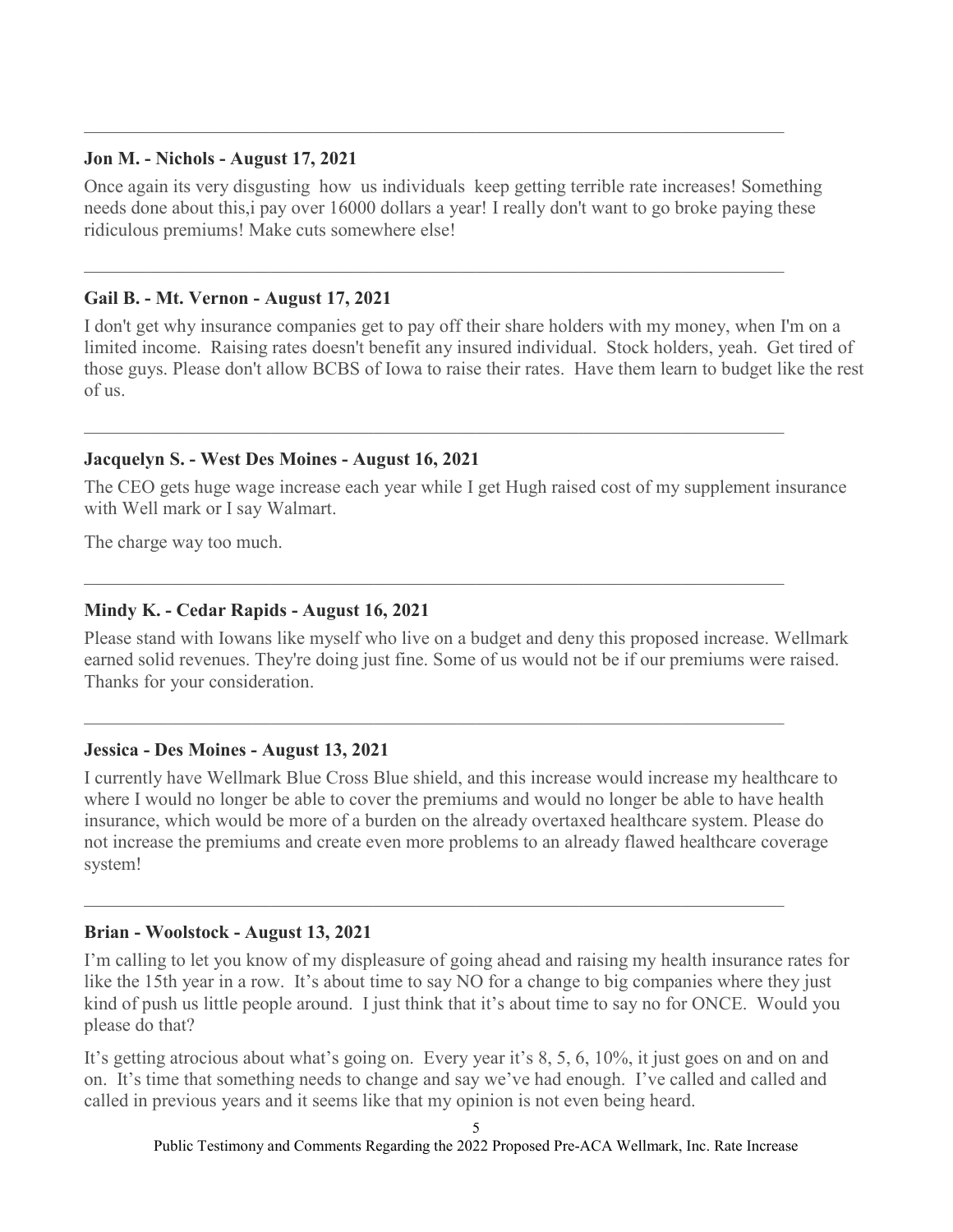It's about time something is done because BlueCross BlueShield is a publicly traded company, and they are sometimes raising their rates just to show profit to their shareholders. I think that is WRONG. So, it's about time something else is done to go ahead and tell the companies that enough is enough. Maybe there needs to be less wages paid to their top executives to help us little people out here in the country help pay our bills.

PLEASE, listen to my message. Do something other than just giving them their increases.

I'm getting fed up with it. I am a BlueCross BlueShield subscriber and this has just gone on long enough. It's time that something is done to go ahead and say about time to do some slim-trimming on their part.

I don't go to the doctor much, but I still have to have health insurance. I am a self-employed person and it's just getting tougher and tougher every year. If you could, PLEASE say no.

## **Karen - Floyd - August 10, 2021**

You're greed knows no bounds! How do you sleep at night! This needs to stop!

 $\mathcal{L}_\text{max} = \frac{1}{2} \sum_{i=1}^{n} \frac{1}{2} \sum_{i=1}^{n} \frac{1}{2} \sum_{i=1}^{n} \frac{1}{2} \sum_{i=1}^{n} \frac{1}{2} \sum_{i=1}^{n} \frac{1}{2} \sum_{i=1}^{n} \frac{1}{2} \sum_{i=1}^{n} \frac{1}{2} \sum_{i=1}^{n} \frac{1}{2} \sum_{i=1}^{n} \frac{1}{2} \sum_{i=1}^{n} \frac{1}{2} \sum_{i=1}^{n} \frac{1}{2} \sum_{i=1}^{n} \frac{1$ 

 $\mathcal{L}_\text{max} = \frac{1}{2} \sum_{i=1}^{n} \frac{1}{2} \sum_{i=1}^{n} \frac{1}{2} \sum_{i=1}^{n} \frac{1}{2} \sum_{i=1}^{n} \frac{1}{2} \sum_{i=1}^{n} \frac{1}{2} \sum_{i=1}^{n} \frac{1}{2} \sum_{i=1}^{n} \frac{1}{2} \sum_{i=1}^{n} \frac{1}{2} \sum_{i=1}^{n} \frac{1}{2} \sum_{i=1}^{n} \frac{1}{2} \sum_{i=1}^{n} \frac{1}{2} \sum_{i=1}^{n} \frac{1$ 

 $\mathcal{L}_\text{max} = \frac{1}{2} \sum_{i=1}^{n} \frac{1}{2} \sum_{i=1}^{n} \frac{1}{2} \sum_{i=1}^{n} \frac{1}{2} \sum_{i=1}^{n} \frac{1}{2} \sum_{i=1}^{n} \frac{1}{2} \sum_{i=1}^{n} \frac{1}{2} \sum_{i=1}^{n} \frac{1}{2} \sum_{i=1}^{n} \frac{1}{2} \sum_{i=1}^{n} \frac{1}{2} \sum_{i=1}^{n} \frac{1}{2} \sum_{i=1}^{n} \frac{1}{2} \sum_{i=1}^{n} \frac{1$ 

 $\mathcal{L}_\text{max} = \frac{1}{2} \sum_{i=1}^{n} \frac{1}{2} \sum_{i=1}^{n} \frac{1}{2} \sum_{i=1}^{n} \frac{1}{2} \sum_{i=1}^{n} \frac{1}{2} \sum_{i=1}^{n} \frac{1}{2} \sum_{i=1}^{n} \frac{1}{2} \sum_{i=1}^{n} \frac{1}{2} \sum_{i=1}^{n} \frac{1}{2} \sum_{i=1}^{n} \frac{1}{2} \sum_{i=1}^{n} \frac{1}{2} \sum_{i=1}^{n} \frac{1}{2} \sum_{i=1}^{n} \frac{1$ 

## **Cory - West Des Moines - August 9, 2021**

I pay more to Wallmark every year than I utilize in medical costs for me and my family. With the amount of profit made by the medical insurance industry, there is no reason for another hike in rates like this. As if we didn't have enough reason to begin with, this is exactly the reason why we need Medicare for all. Go ahead and raise rates again and show the American people why insurance in the private sector, and the greed that comes along with it, needs to go.

## **David - Glenwood - August 9, 2021**

Please control price increases.

## **Jane - Ankeny - August 9, 2021**

I can't afford to pay a 22% increase in my medical bills. Please deny Wellmark's request but hold them accountable to provide quality care.

## **Monica - Iowa City - August 9, 2021**

Please Do Not approve the rate hike for BC BS. This is far too great of an increase at one time and it will put in jeopardy many Iowans who are already struggling to pay rent and utilities and feed their families. Also, if more people are not able to continue their insurance all the people of Iowa will be paying as we support our state run hospitals. This is a burden on our state. Do Not allow this premium increase to be approved. Thank you.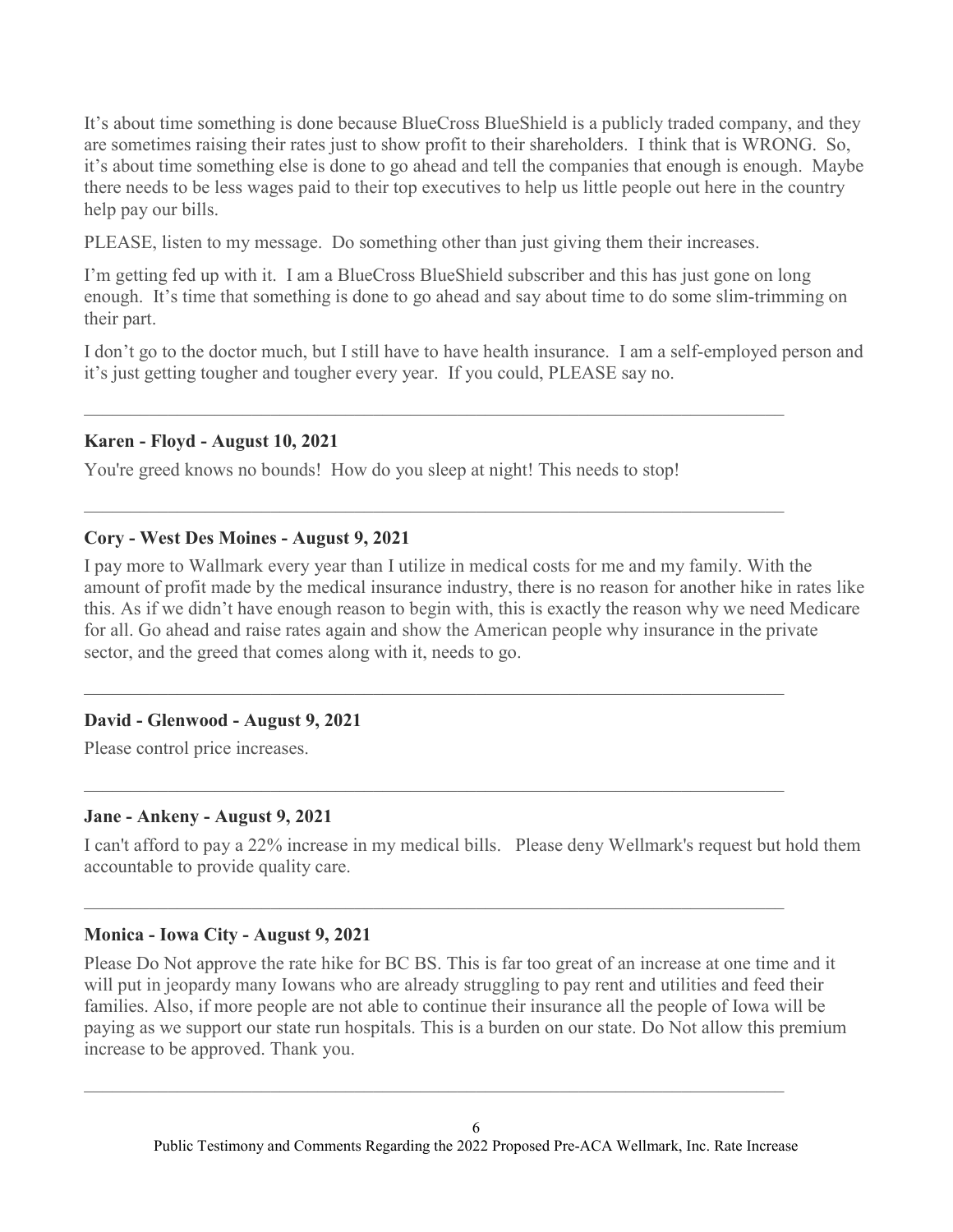#### **Jacquelyn - West Des Moines - August 9, 2021**

I feel your investment have made money. You should only increase rates less than yearly inflation. Yes insurance is important but you are pricing yourself out of business. Be kind to humans. You advertise as a non profit. ????

## **Sally - Des Moines - August 9, 2021**

A 21% increase in premiums at a time of a pandemic is unconscionable. You should reject Wellmark Blue Cross and Blue Shields efforts to increase premiums.

 $\mathcal{L}_\text{max} = \frac{1}{2} \sum_{i=1}^{n} \frac{1}{2} \sum_{i=1}^{n} \frac{1}{2} \sum_{i=1}^{n} \frac{1}{2} \sum_{i=1}^{n} \frac{1}{2} \sum_{i=1}^{n} \frac{1}{2} \sum_{i=1}^{n} \frac{1}{2} \sum_{i=1}^{n} \frac{1}{2} \sum_{i=1}^{n} \frac{1}{2} \sum_{i=1}^{n} \frac{1}{2} \sum_{i=1}^{n} \frac{1}{2} \sum_{i=1}^{n} \frac{1}{2} \sum_{i=1}^{n} \frac{1$ 

 $\mathcal{L}_\text{max} = \frac{1}{2} \sum_{i=1}^{n} \frac{1}{2} \sum_{i=1}^{n} \frac{1}{2} \sum_{i=1}^{n} \frac{1}{2} \sum_{i=1}^{n} \frac{1}{2} \sum_{i=1}^{n} \frac{1}{2} \sum_{i=1}^{n} \frac{1}{2} \sum_{i=1}^{n} \frac{1}{2} \sum_{i=1}^{n} \frac{1}{2} \sum_{i=1}^{n} \frac{1}{2} \sum_{i=1}^{n} \frac{1}{2} \sum_{i=1}^{n} \frac{1}{2} \sum_{i=1}^{n} \frac{1$ 

 $\mathcal{L}_\text{max} = \frac{1}{2} \sum_{i=1}^{n} \frac{1}{2} \sum_{i=1}^{n} \frac{1}{2} \sum_{i=1}^{n} \frac{1}{2} \sum_{i=1}^{n} \frac{1}{2} \sum_{i=1}^{n} \frac{1}{2} \sum_{i=1}^{n} \frac{1}{2} \sum_{i=1}^{n} \frac{1}{2} \sum_{i=1}^{n} \frac{1}{2} \sum_{i=1}^{n} \frac{1}{2} \sum_{i=1}^{n} \frac{1}{2} \sum_{i=1}^{n} \frac{1}{2} \sum_{i=1}^{n} \frac{1$ 

 $\mathcal{L}_\text{max} = \frac{1}{2} \sum_{i=1}^{n} \frac{1}{2} \sum_{i=1}^{n} \frac{1}{2} \sum_{i=1}^{n} \frac{1}{2} \sum_{i=1}^{n} \frac{1}{2} \sum_{i=1}^{n} \frac{1}{2} \sum_{i=1}^{n} \frac{1}{2} \sum_{i=1}^{n} \frac{1}{2} \sum_{i=1}^{n} \frac{1}{2} \sum_{i=1}^{n} \frac{1}{2} \sum_{i=1}^{n} \frac{1}{2} \sum_{i=1}^{n} \frac{1}{2} \sum_{i=1}^{n} \frac{1$ 

## **Mark - Kingsley - August 6, 2021**

As I send my inquiry into how a business can each year ask for and receive a rate increase, I am not holding my breath as to getting a response. This has been going on how many years. Please have someone address the situation of rising healthcare costs and insurance companies continually getting a rate increase for their product yet the premium paid by small businesses and/or individuals never receive that type of increase for their products or services. When is the last time a rate increase has ever been denied?

## **Kevin - Omaha, NE - August 2, 2021**

I have had this policy through BCBS for 12-15 years and the premiums started out at \$110 a month. My rates have increased from \$110 to over \$500 a month. This is the first time I have publicly commented on this. I have been told by a retired agent not to give up this policy, but raising the rates is above and beyond the amount they should increase. We should by pass this year due to COVID. The Commissioner has a responsibility to not raise the rates which will help people down the road.

#### **Renee - Waterloo - July 24, 2021**

We've had this Wellmark Blue Cross Blue Shield policy since 2008. The increases the last few years have been horrendous with last year being the worst ever. We will pay \$14,440.20 for health insurance in 2021. When this policy started in 2008, it was \$3,477.00 for the year. There should not be an increase at all with how much it was last year. The monthly premiums have been as follows:

2008-\$289.75 2009-\$314.65 2010-\$373.55 2011-\$406.25 2012-\$445.15 2013-\$500.45 2014-\$528.95

Public Testimony and Comments Regarding the 2022 Proposed Pre-ACA Wellmark, Inc. Rate Increase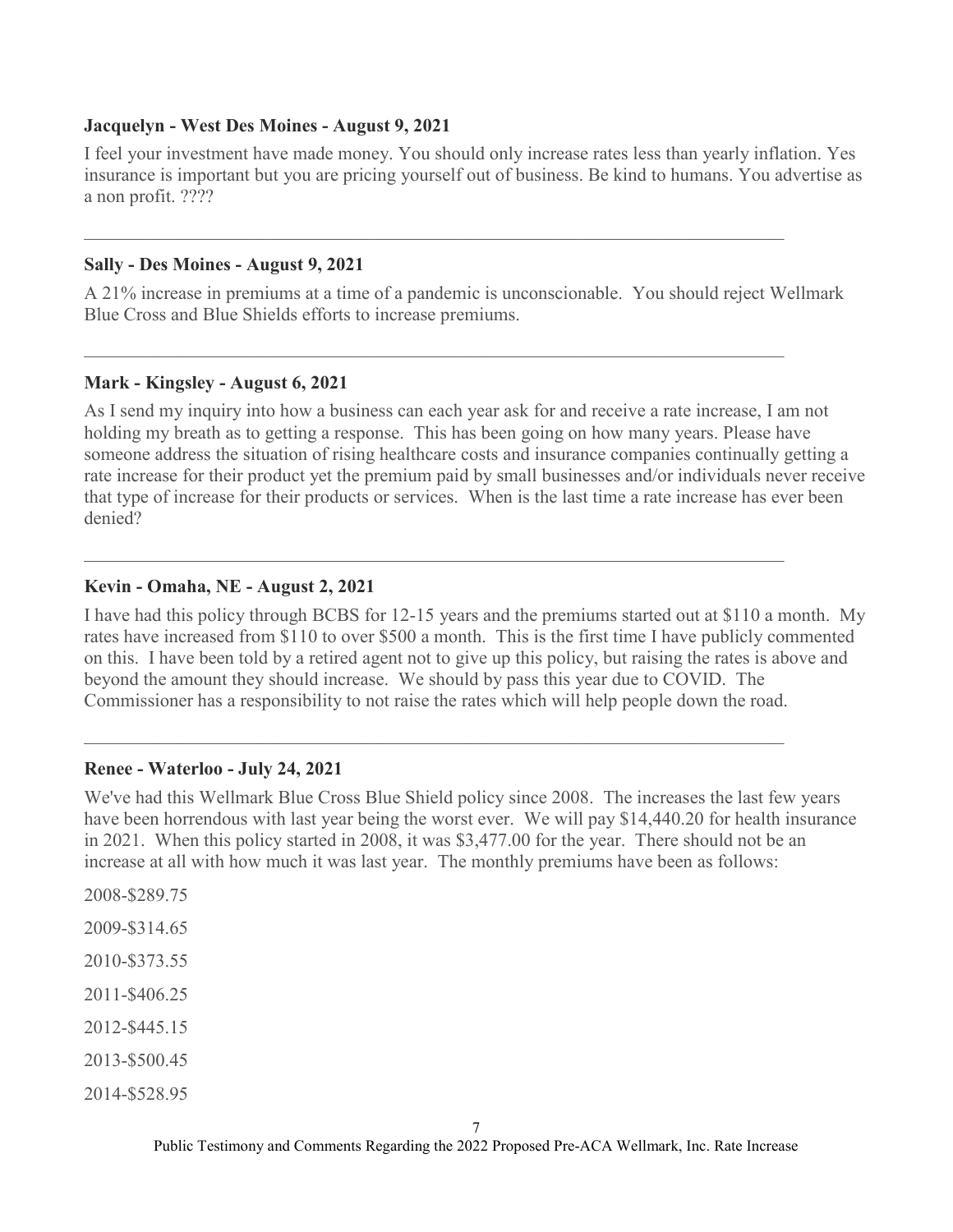2015-\$565.05 2016-\$692.05 2017-\$737.85 2018-\$813.75 2019-\$913.65 2020-\$1040.55 2021-\$1203.35

## **Carol - Sumner - July 24, 2021**

Please do not give Wellmark the entire increase they are asking for. Please hold them accountable to try to reduce their costs. I understand that medical costs have increased. I am a HSA holder so Wellmark doesn't pay my claims. I don't reach my deductible; however, I continue to have huge increases in my premiums. I understand about statistics and the pool of insureds you are put into to. There still has to be a way to keep the premiums down for people on HSA's with high deductibles. Trust me. HSA insureds are careful about not testing or spending un-necessarily. We are doing our part. We cannot afford a 5.9% increase. We are already paying a huge portion of our salary to health insurance premiums. Please consider a smaller percentage increase, and let Wellmark do what every other company has done - find a way to reduce spending. If they had more competition, I'm thinking they'd find a way to streamline the bottom line. Thank you for your time.

## **Ryan S. - Sheldon - June 30, 2021**

Continuing to raise premiums while the company continues to boast very healthy profits every quarter is inappropriate. Our income doesn't go up by 11% every year and neither should health insurance. It is absurd that health insurance costs more than housing and groceries often combined.

 $\mathcal{L}_\text{max} = \frac{1}{2} \sum_{i=1}^{n} \frac{1}{2} \sum_{i=1}^{n} \frac{1}{2} \sum_{i=1}^{n} \frac{1}{2} \sum_{i=1}^{n} \frac{1}{2} \sum_{i=1}^{n} \frac{1}{2} \sum_{i=1}^{n} \frac{1}{2} \sum_{i=1}^{n} \frac{1}{2} \sum_{i=1}^{n} \frac{1}{2} \sum_{i=1}^{n} \frac{1}{2} \sum_{i=1}^{n} \frac{1}{2} \sum_{i=1}^{n} \frac{1}{2} \sum_{i=1}^{n} \frac{1$ 

## **Carol S. - Atlantic - June 25, 2021**

I don't think the insurance company needs that kind of an increase, especially since last year no procedures were being done because of Covid. Social Security does not get that amount of increase. They need to cut expenses somewhere but not expect the individual to keep paying more each year. When do individuals get a break? I understand people want raises and bonuses but when do the elderly get that? I don't know why you say we can leave our comments when the comments go unheard., Year after year.

I really hope the Iowa insurance commissioner takes all of our comments to heart this year. As procedures were not done last year because of Covid so expenses should not have increased.

Thanks for reading my comments.

Carol, who LOOSES money each year!!